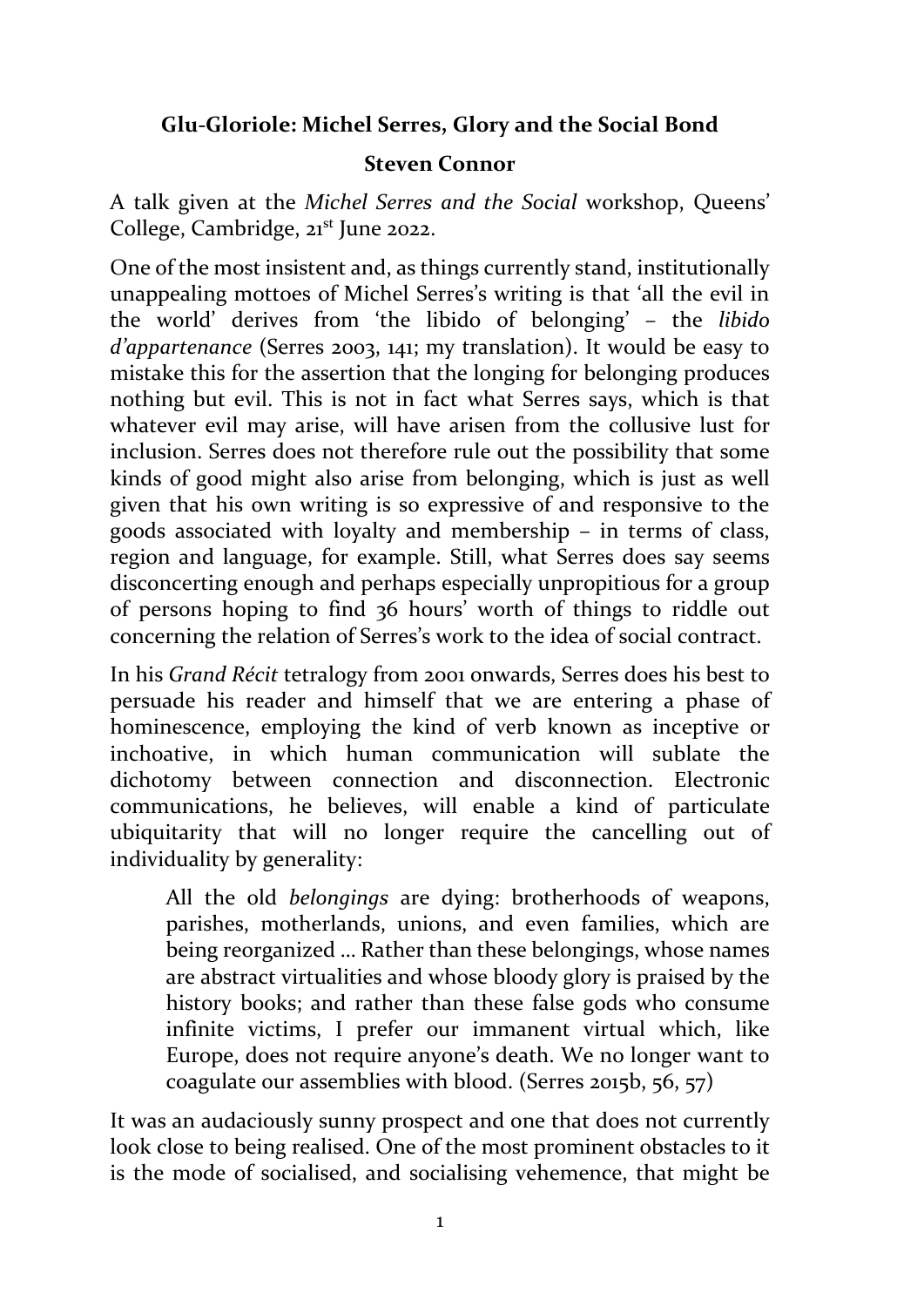called the *libido exaltationis*, or lust for glory, which Serres links with assembly through the coagulation of blood.

Serres is understandably celebrated as a philosopher of communication, whose work is animated, not only by the study of forms of transmission, passage, mediation and communication, material and technological, but also by the ambition to establish lines of communication between different styles of thought relating to those subject. In a footnote in one of his earliest essays, he establishes a link between communication and the thermodynamics, proposing that every form of communication for a homoiothermal organism may amount to saying 'Keep me warm' (Serres 1982, 76). But in fact one of the structural features of Serres's work is its unresolved oscillation between the warring principles of contraction and detachment, coherence and dehiscence. Serres is almost obsessively convinced that the libido of belonging is never far removed from the making of war, while peace depends on distance and detachment, exemplified in the posture of detachment from tribe, party and allegiance which he himself maintained, with pertinacious politeness, through his career. The thermodynamics of communication tend to the conditions of autistic inferno:

The collectivity knows only itself and gives itself only itself as object, its noise, its relations, its streets and its swamp, its glory, its power, its politics, its hatreds. The collectivity is fed by and makes its clamors its delights, deaf to the noises of the world, blind to its light, insensible to its calls. (Serres 2015a, 101)

Serres joins a long tradition in setting knowledge against worldly glory through the story of the meeting between Diogenes and Alexander the Great, in which Diogenes replies to the offer of worldly power and riches offered to him by asking Alexander to get out of his light.

Indifferent to power, disgusted by competition, culture escapes glory. The culture which makes living possible, the kind of culture which does not delight in death, which laughs at hierarchy, is never part of the race. Pitiful in its barrel, it watches the barbarians play the deadly games of competition. (Serres 1989, 72)

For Serres, glory is the joining of the secular and the eternal, a 'gloryglue' that is constituted by the essentially religious ceremonies of the media: 'Informative, symbolic, and virtual – in a word, negentropic –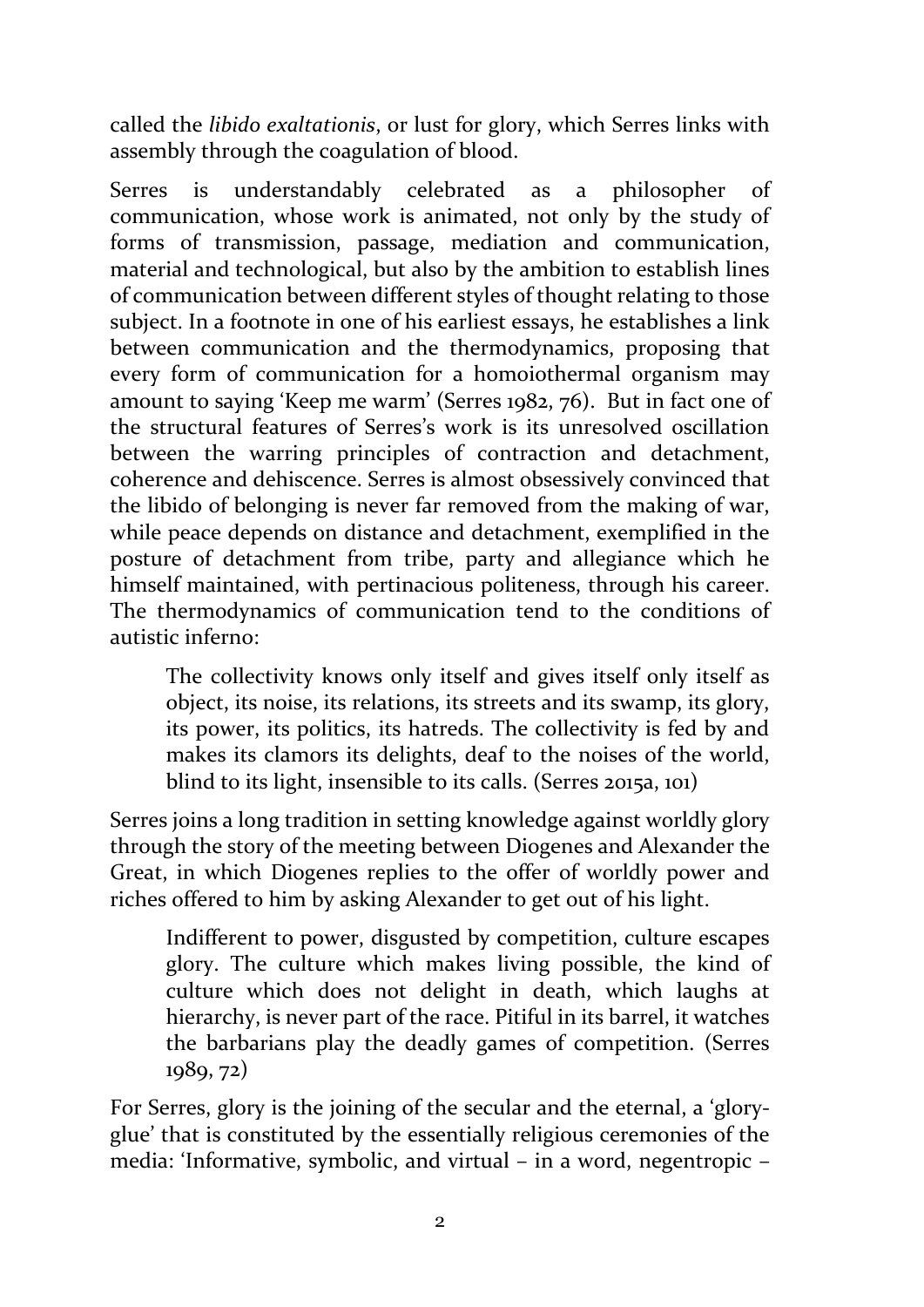this immanent, gentle, vainglorious cohesiveness [*glu-gloriole-colle*] comes back on our screens, from the virtual to a sort of reality by giving substance to the exchanged glances of society' (Serres 2022, 98; 2019, 127). 'La glu de la gloire colle le collectif' (Serres 2019, 192) Serres crisply declares, an aphorism wanly translated as 'Glory holds the members of a group together' (Serres 2022, 149). One might perhaps have ventured something like 'glory-glue is the collagen of the collective', or 'the glue of glory is the protocol and eschatocol of the collective'. Glory produces war, the glory of war, the war for glory, the glory-war of all against all, the war for glory prosecuted in the glory of war, the spectacle that attests to glory, and on which glory in fact depends: 'This exchange of glances – televised images, in their modern incarnation – holds human beings together through the spectacle of glory, which is to say, glory itself' (Serres 2022, 97).

Why glory-glue? Surely the desire for glory is thymos, which if untrammeled must be fissiparous, an esteem-war of all against all? How does the superlation of glory become collateral? Part of the answer is that the *libido exaltationis* is parcelled out between the desire to be glorious and the desire that, as the once popular phrase had it, *glory be*. And the desire for there to be glory is multiplied and intensified by the *fiat gloria* of collective glorification. We can surmise that every glorification of a particular object, whether it be deity, nation, saint, star, general, guitar-hero, or team, is a *magnificetur*, a magnification of magnificence itself, through its often asymptomatic carriers.

Angels are messages and messengers, but *en masse*, in the mediation of their multitude, their role is to give unceasing glory to the godhead. The hosts of singing angels that populated the theological imagination and are literalised in the teeming broods of carved angels perched on the hammerbeams of East Anglian churches – *non Angli sed angeli* – are the heavenly doubles of the hosts of the faithful, giving and making glory, in the magnificence, literally the making-great or artifice of greatness, of their own glorification *en masse*. We worship what exceeds and has no need of us, but in the process make ourselves its necessity.

The implication should be clear. Glory is a phenomenon of the host, and the maximal most. We magnify it as we magnify ourselves, by making ourselves part of the first person plural, the plurality made first-personal, of collectivity. The first and primal glory is in fact the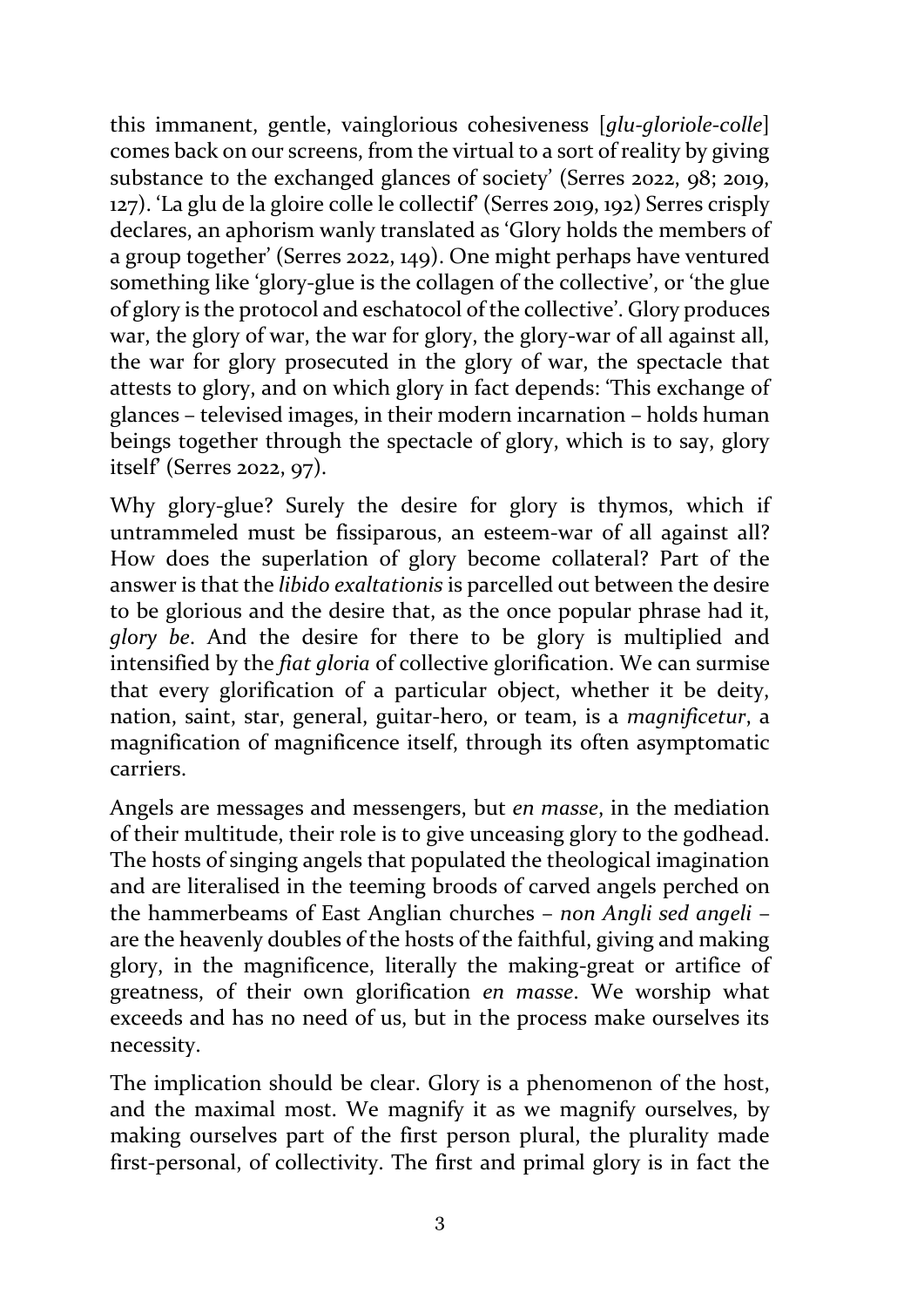infinity of the human, not of what infinitely exceeds it: for what infinitely exceeds the human is just the human itself, in its sense of its own gloriously uncompletable auto-essay. The glory of the human is the human capacity to glorify.

For this reason, glory is wedded to the order of symbol, precisely because glory is the incommunicable, even as it depends upon the communication of this incommunicability, and is perhaps nothing less, nothing other, than this communication. This makes glory the commons of the uncommon, and the all-too-worldly figuring of the out-of-this-world,. The fetishes and false gods that Serres decries are indeed the signposts of absolute glory. Since glory must be beyond symbols, glory must also be activated in the very falling short of symbols, their idolatrous way of indicating that indication is all they can do. Those who lust after exaltation must also lust for and through its indicative symbols, which are able to lift up the lust for exaltation into the exaltation of lust.

Glory exceeds, and in no wise more gloriously in mass communications, as they go about the work of communicating their own gloriously inestimable massiveness and multitude. The greatest glory is in the saturating exorbitance of symbol, the secret indication of every local instance of the glorious.

But the same time, Serres wants us to think, in particular in his last book, *Relire le relié* (2019) that the absolute glory of the godhead is designed to bring peace to the warring world, through the very image it provides of the absolute unattainability of absolute glory. False gods eventually give access to the inaccessibly true God: '*False gods produce the collective relations that produce false gods, but in the end serve as filters of the truth*' (Serres 2022, 100-1). Absolute glory serves to absorb and neutralise the war of all against all for relative, rivalrous glories:

To avoid the prospect of total war, then, and the possible extinction of the human race, glory must be given only to Him than whom no one else is higher. This title, Most High, aligns the scale of comparison vertically, while emptying it of all gradations, as though the rungs of a ladder were ripped out. … Once the mortal poison of glory will have been borne away from us , carried off to infinitely inaccessible heights, we will live in peace. (Serres 2022, 151-2)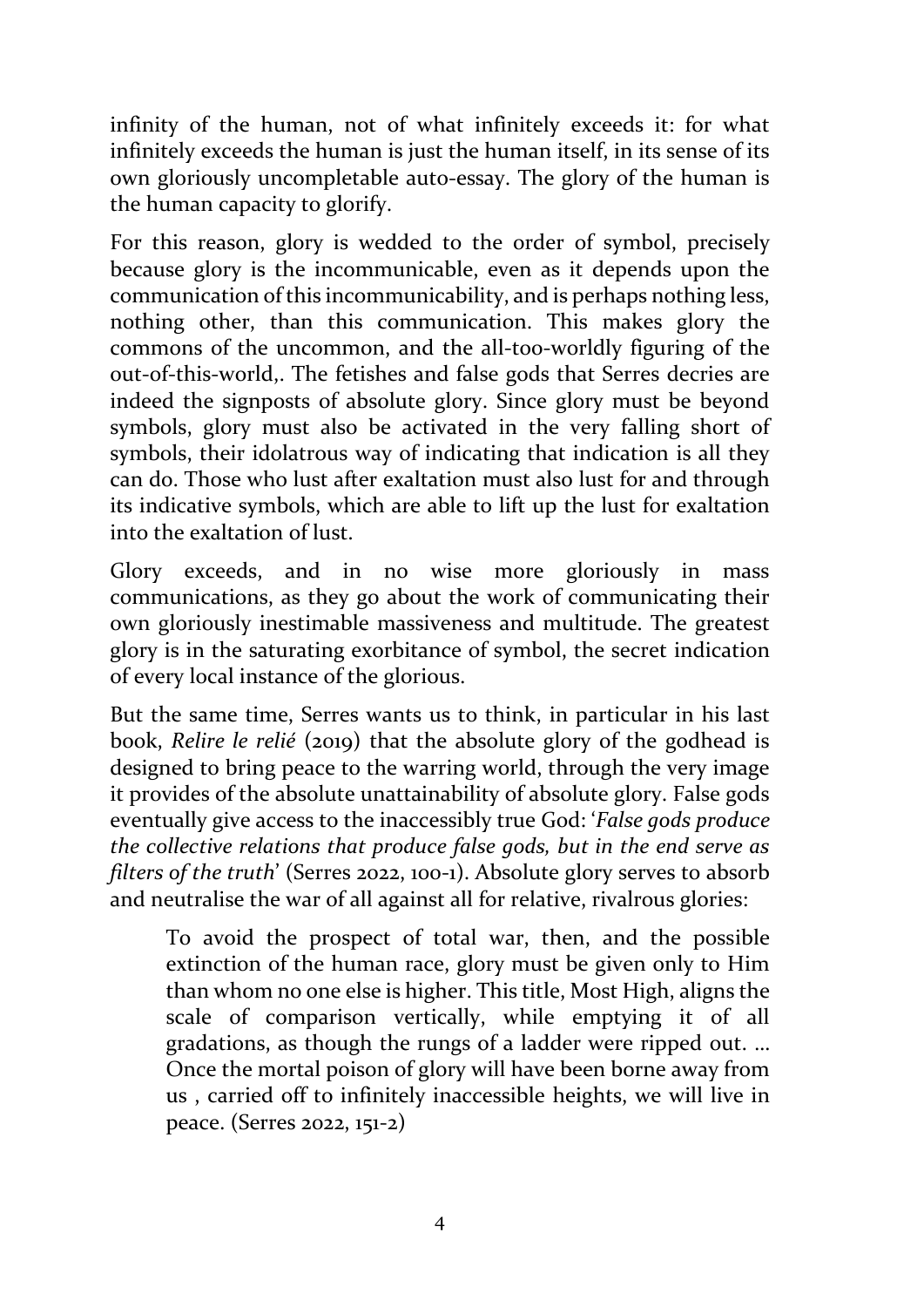That is, very possibly, the aweing aim of the idea of transcendent glory. But, responding to the arresting question he asks at the beginning of his *The Kingdom and the Glory*, 'why does power need glory?' (Agamben 2017, 369), Giorgio Agamben comes to a different answer about what his subtitle calls the '*Theological Genealogy of Economy and Government*'. For Agamben, the superlative must always engender comparatives, or relative superlatives: absolute height must always seem to let down rather than kick away the ladder of degrees and gradations. Glory is the necessary accessory to the kingdom and the power:

the function of acclamations and Glory, in the modern form of public opinion and consensus, is still at the center of the political apparatuses of contemporary democracies. If the media are so important in modern democracies, this is the case not only because they enable and control and government of public opinion, but also and above all because they manage and dispense Glory, the acclamative and doxological aspect of power that seemed to have disappeared in modernity. (Agamben 2017, 370)

Serres writes always of the need to break with glory. Serres tries to keep himself in the condition of what he calls the 'mystic miscreant' (Serres 1997, 151), and holds out the promise that we might be able to 'avoid all membership' (Serres 1997, 136). But he is fully aware too of the collegiality (a word which does not come from reading together, but from sticking together) of power-glory and the glory-power of what we call knowledge:

I have passed enough of my life on warships and in lecture halls to testify before youth, which already knows, that there is no difference between the purely animal or hierarchical customs of the playground, military tactics, and academic conduct: the same terror reigns in the covered playground, in front of torpedo launchers, and on campus, this fear that can pass for the fundamental passion of intellectual workers, in the majestic shape of absolute knowledge, this phantom standing behind those who write at their table. I sense it and divine it, stinking, slimy, bestial, returning as regularly as the bell rang, opening and closing colloquia where eloquence vociferates in order to terrify speakers all around. (Serres 1997, 134)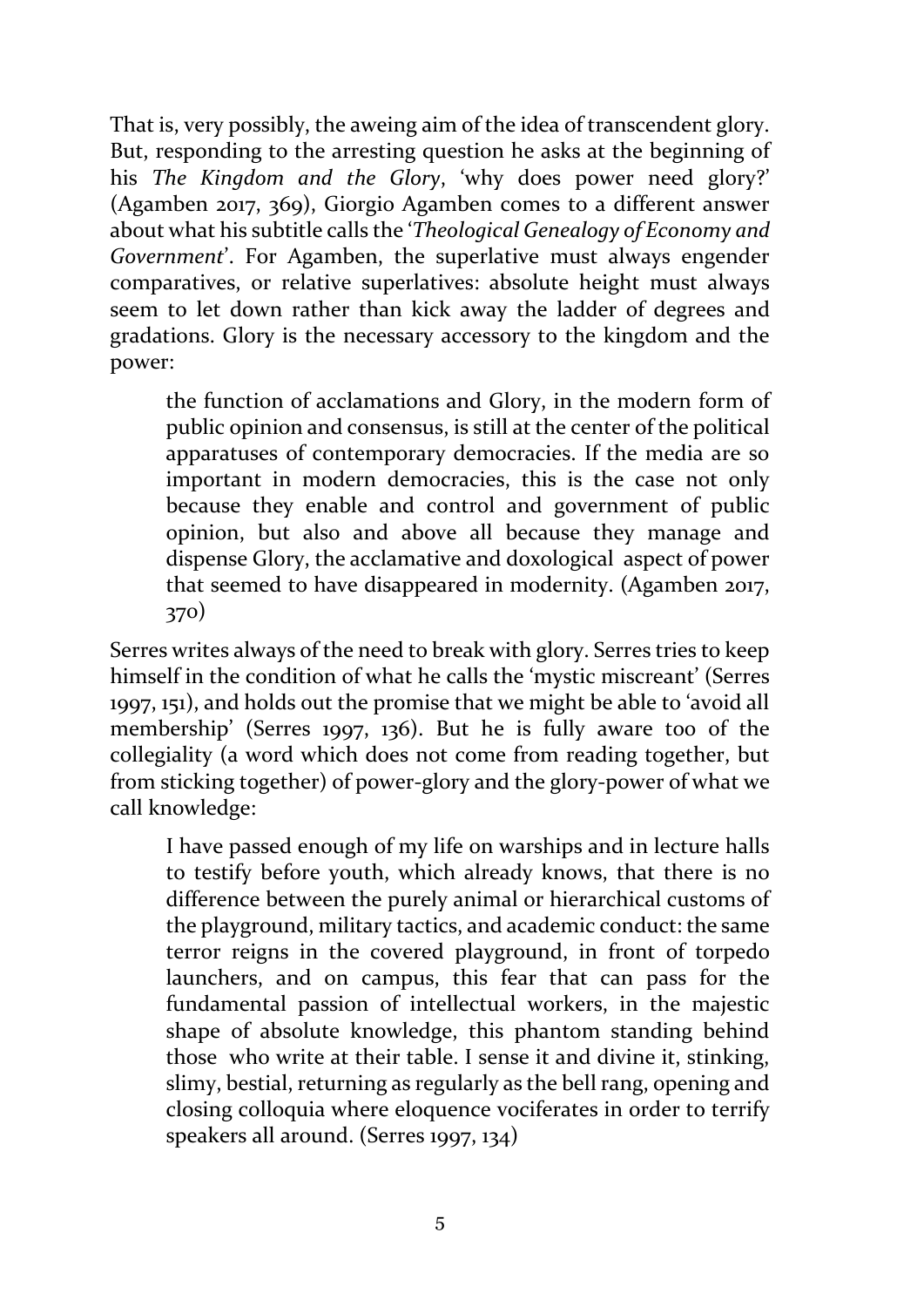Knowledge, and the soft realm of the sign have multiplied the signs of glory and the glorification of signs. I run a research centre tumultuously called CRASSH, though, for something that I am on the point of ceasing to do, I really need some such mood of the verb as the depletive or the anceptive. I tell people cheerfully that the centre is well-named, because it engineers what Shaftesbury calls 'amicable collision', whereby, he promises, we civilly polish one another off (Cooper 1999, 1.39). But the acronym has a sonorous dimension too, in a way that may connect to Serres's reflections on the philosophy of noise, for the acronym CRASSH is also, of course, a caconym. And noise is inseparable from glory, and the shivering imperium of noise of noise the caconomy and cacocracy to which communication always tends. Many cultures make a noise as part of their ceremonies of acclamation, as enjoined by Psalm 100: 'Make a joyful noise unto the Lord'. Noise here is Hebrew *ruah,* ַ ועּר, used many times in the Bible to signify a warcry, alarm, roar of triumph or, less often, howl of distress. Spenser in 1590 could still evoke 'an heauenly noise … /Like as it had bene many an Angels voice,/Singing before th'eternall maiesty' (Spenser 154), and noise could also name a company of musicians or noisemakers, as well as, up to the end of the sixteenth century, fame or reputation. But in English thereafter, the idea of noise seems steadily over the last four centuries to have absconded from the realms of glory, and become ever more noisome and nauseous, even as the phenomenon named by the word has increased in amplitude and volume.

The noise of communications, and the urge to blare abroad the noise of one's own communication, has become an ever-more encompassing principle – in UK higher education, for example, communication being understood in military terms, as the principle of what is known martially as *impact*, often micro-measured in what are called 'hits'. An academic research centre in a large university – and even a small university can provide a wormhole into the global chorality of publicity– is no still small voice, but is the peri-epicentre of the shuddering earthquake that binds the earth together. An earthquake destroys: the reports of earthquake, recent or impending, are cohesion itself.

The solemn-sinister history of the word *doxa* hums the understory of the affinity between thinking and glory that Freud would wisely name 'omnipotence' (*Allmächtigkeit*). Democritus famously surmised, or is said to have, 'The first principles of the universe are atoms and empty space' (Diogenes Laertius 1925, 2.453) 'Nothing exists except atoms and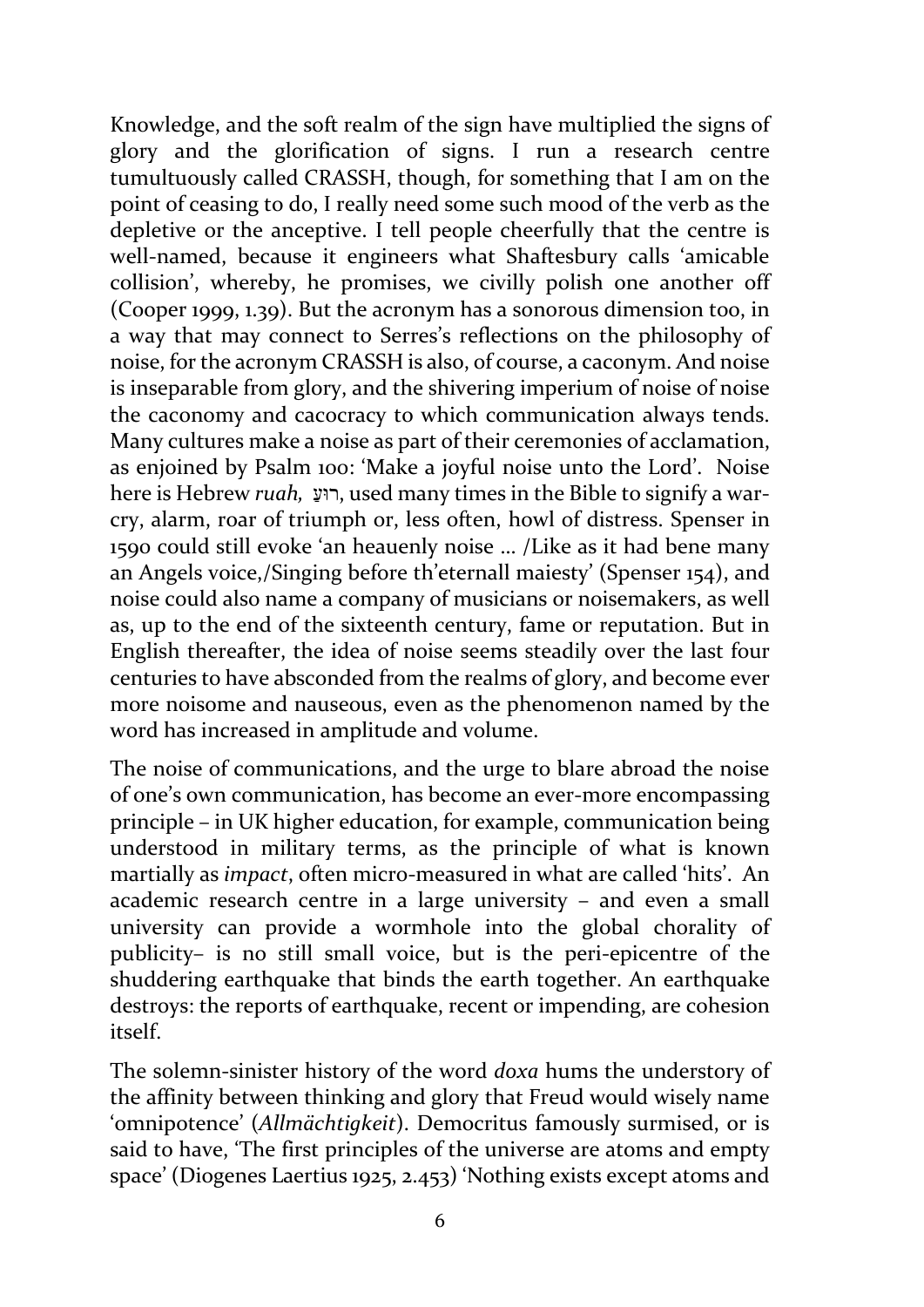empty space'. But then, apparently, a third existent occurs to him, rushing in to fill the space between being and space: [ἄλλα πάντα νενομίσθα]; 'everything else is merely thought to exist', sometimes rendered 'everything else is opinion'. But this sentiment itself is what Democritus supposes, or is reputed to suppose: 'Δοκεῖ' (Diogenes Laertius 1925, 2.452). Doxa, deriving from δοκέω to think, imagine, consider, suppose, presume, is translated throughout the bible with the word glory, the idea being that the glory of God is such as to demand its reflection back on itself via the angelic surrogation of human glorification. The doxology is therefore the glorifying utterance of glory in formula like 'Gloria in excelsis Deo' and 'Glory be to the father'. Glory and opinion remain impossible to dissever.

Serres's later belief is that absolute glory will cancel out the pitiable tootlings of worldly glory, and the glory of divinity diminish to nothing the libido of ersatz earthly exaltations. His self-wrought intoxication may point us a path to a soberer apprehension, that, as communication approaches its maximum, what must hold humans together, the fractious community brewed from the buzz of their communications, is the esteem war of all against all. In the eighteenth century, many believed that the search for the good opinion of others, the economy of Mandeville's 'Aerial Coyn of Praise' (Mandeville 1989, 90), was, in the absence of any indwelling instincts of sorority, the sovereign form of social cement. But such arguments must disturbingly accept the indissoluble continuity between what Mandeville calls 'the noisy Toils of War and publick Bustle of the Ambitious' (Mandeville 1989, 91). Serres himself is unable to reconcile his own fluctuation between the rapt belief that 'Culture escapes glory' (Serres 1989, 72) and that 'Culture continues war by other means – by the same means maybe' (Serres 1997, 134). But this is not because glory and war are irreconcilable, but rather because they are everywhere glued together – cohering, cohabiting, colleged, we might even say – in the very forms of human collectivity, through the exaltation of repute, report, and the rancorous rumour of acclaim. The difference is not one of quality, but of scale, quantity, mass and multitude. It is certainly true that communication is a good thing. It is equally certainly not true, as Aristotle, Confucius, and everybody's mother knew, that the more of a good thing you have, the better.